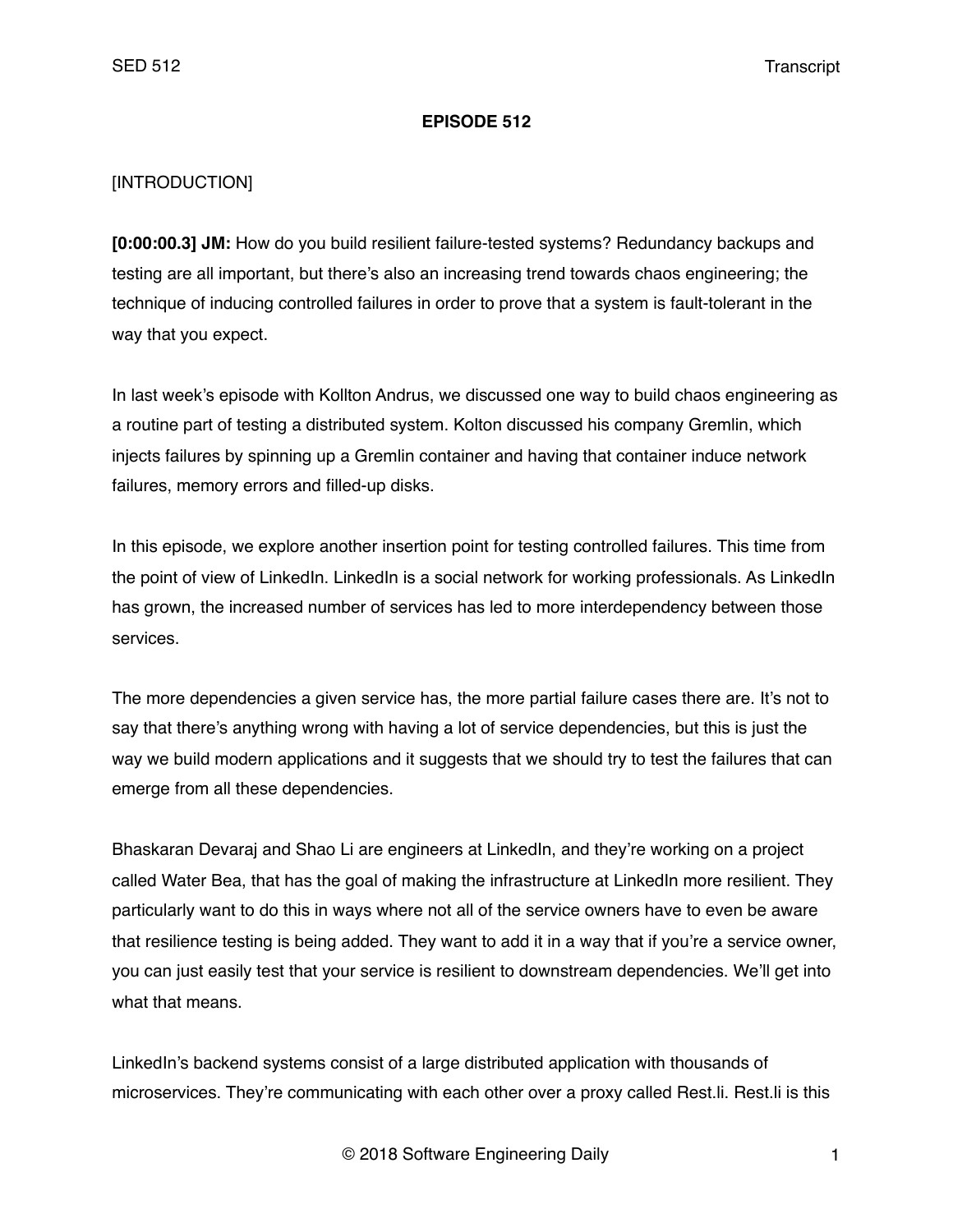proxy that standardizes communications between services. You get this at a lot of really big tech companies like Amazon, or Netflix, or Google, where you have this standardized way of communicating between services that assist with routing and AB testing and circuit breaking and other aspects of service-to-service communication.

This proxy can also be used for executing controlled failures, because as services are communicating with each other over this proxy, you can create a controlled failure by simply telling your proxy not to send traffic to downstream services. You can just make a call to a service and if it has the failure testing scenario switch on, then it's just not going to respond. It's going to pretend like it's down without actually shutting down.

This is a pretty ingenious way of implementing chaos engineering. If it sounds confusing, don't worry, we will explain it in more detail. In this episode, Bhaskaran and Shao describe their approach to resilience engineering at LinkedIn, including the engineering projects and the cultural changes that are required to build a resilient software architecture.

#### [SPONSOR MESSAGE]

**[0:03:26.1] JM:** Your company needs to build a new app, but you don't have the spare engineering resources. There are some technical people in your company who have time to build apps, but they're not engineers. They don't know JavaScript or, iOS, or Android. That's where OutSystems comes in. OutSystems is a platform for building low-code apps.

As an enterprise grows, it needs more and more apps to support different types of customers and internal employee use cases. Do you need to build an app for inventory management? Does your bank need a simple mobile app for mobile banking transactions? Do you need an app for visualizing your customer data? OutSystems has everything you need to build, release and update your apps without needing an expert engineer. If you are an engineer, you will be massively productive with OutSystems.

Find out how to get started with low-code apps today at outsystems.com/sedaily. There are videos showing how to use the OutSystems development platform and testimonials from enterprises like FICO, Mercedes Benz and Safeway.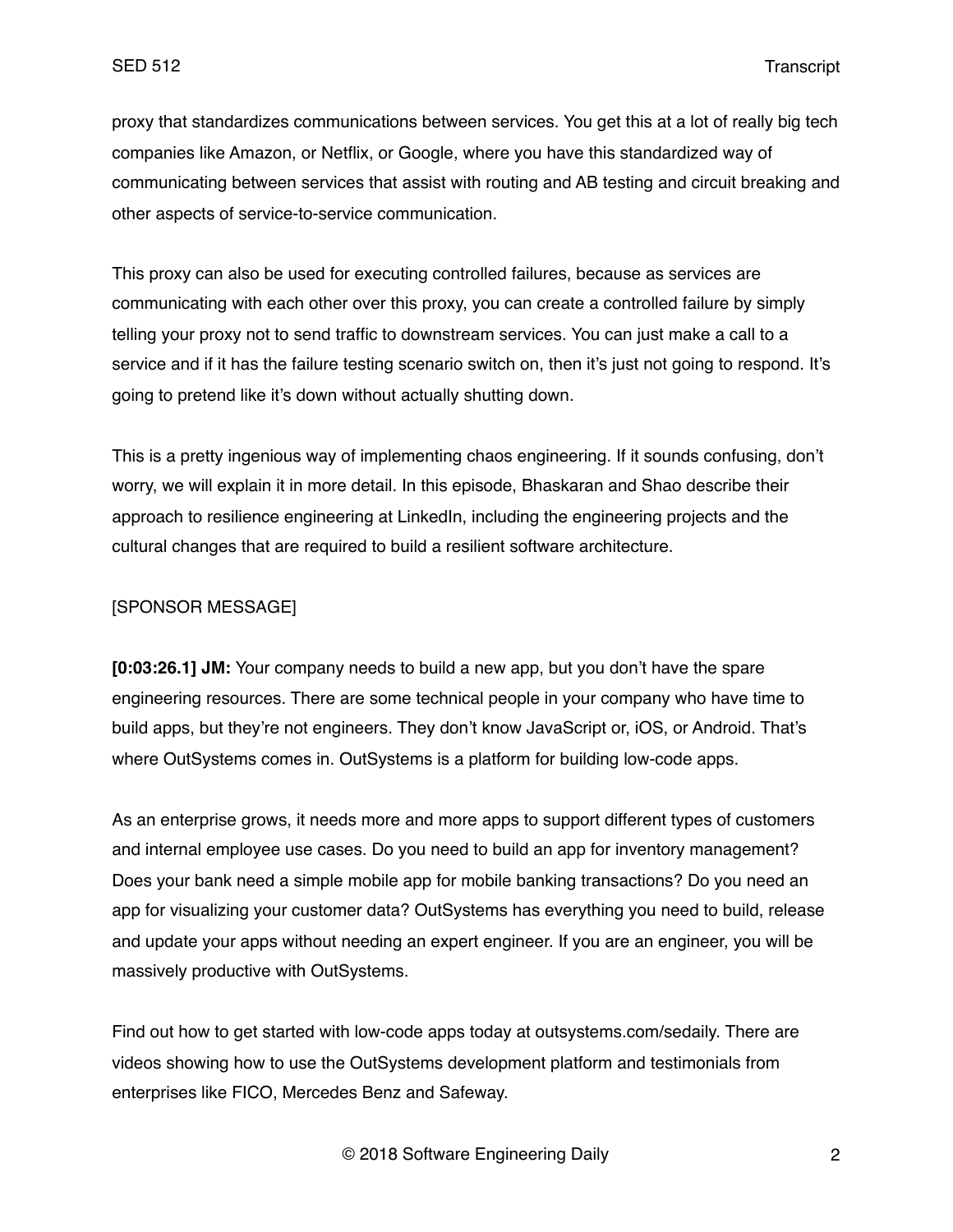I love to see new people exposed to software engineering. That's exactly what OutSystems does. OutSystems enables you to quickly build web and mobile applications, whether you are an engineer or not. Check out how to build low-code apps by going to outsystems.com/sedaily.

Thank you to OutSystems for being a new sponsor of Software Engineering Daily. You're building something that's really cool and very much needed in the world. Thank you OutSystems.

# [INTERVIEW]

**[0:05:17.8] JM:** Bhaskaran Devaraj and Shao Li are engineers at LinkedIn. Guys, welcome to Software Engineering Daily.

**[0:05:23.4] SL:** Thank you.

**[0:05:24.0] BD:** Hi, Jeff.

**[0:05:25.0] JM:** Today we're talking about resilience engineering and how you have implemented some resilience at LinkedIn. First off, let's just talk about that term. How do you define the term resiliency?

**[0:05:39.3] BD:** I can take that. This is Bhasky. The way we look at resilience is like any software systems that can actually withstand any changes to its environment either downstream or hardware, anything that could fail. Actually, that's going back to its request in a graceful way. That's how we see this against.

To give an example, one of our payment systems it has different gateways to get payment information for people who pay on LinkedIn. If one of our gateway is actually broken, the system automatically allows the request to honor the one, which wasn't the case before. That's example of even if things go down, we actually find an ultimate path to get that transaction done.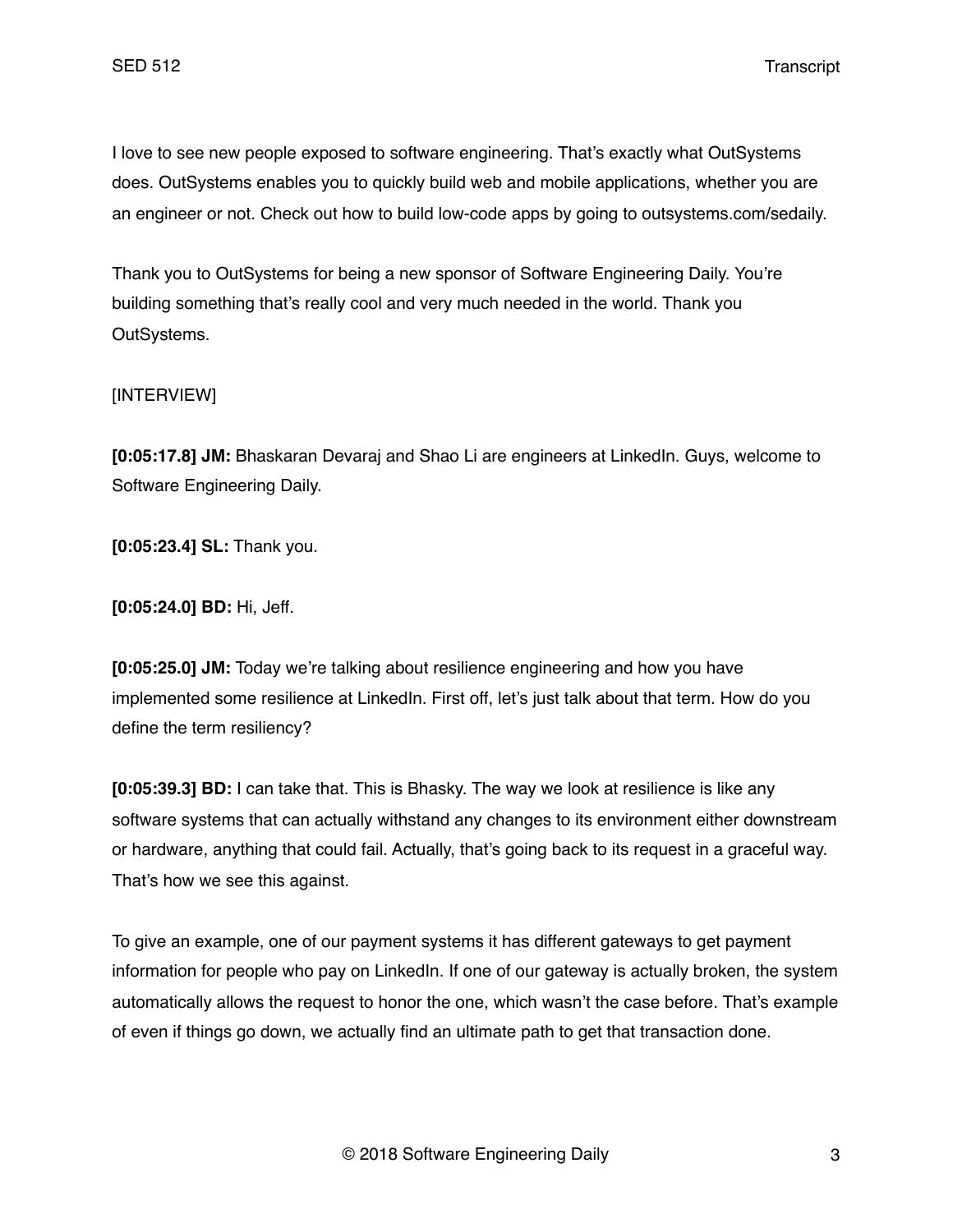**[0:06:22.1] JM:** Yeah. There are other kinds of patterns that we could get into regarding resilience, things like the circuit breaking pattern. I think we should talk a little bit about culture. Why is company culture important to the idea of resilient systems and how can a company culture encourage resilient systems?

**[0:06:43.0] BD:** Actually, I've been with LinkedIn for a while. When I say a while, it's like 9 years. I have seen the company get better at what we do in terms of what we offer for our customers. As a result of that, we build really good complex systems. Over time, we started delivering what the customers needed, but do not pay a lot of attention of how resilient some of the systems we build.

At some point, actually after a certain scale we realized, "Oh, we cannot continue in the way we are doing in building software." We realized, "Let's think about how even –" if you have enough complex systems that things will always fail. We can plan for it, but there's only so much you can do. You have to put a break on how we build systems and actually think holistically from in a study standpoint, from a developer standpoint, even from a product standpoint we needed to get together and understand how to build a software system that is more resilient.

It's really talking about culture. When we started this project, there were some – at least it was not real, but it's mostly now our heads – I mean, we started this, it has powered our developers as one when we say like your system is not resilient. Or are you ever thinking we can provide a score of how resilient their systems are and how are they going to respond.

Actually, we were surprised to see people like, "Oh, we didn't know that we could fail with these many failure points. Let's fix that." It was surprising to see how people took this more in a welcoming way than we initially thought.

**[0:08:13.7] JM:** Let's get into talking about actual engineering, and then we can talk about some of the decisions that were made around making the LinkedIn architecture more resilient. Let's start off with just an overview of the LinkedIn software architecture. Let's say I go to linkedin.com and my browser requests a bunch of information that has to come from linkedin.com. It's going to all these different backend services at LinkedIn. Explain what's happening in more detail. What is the interaction between my desktop web client and LinkedIn?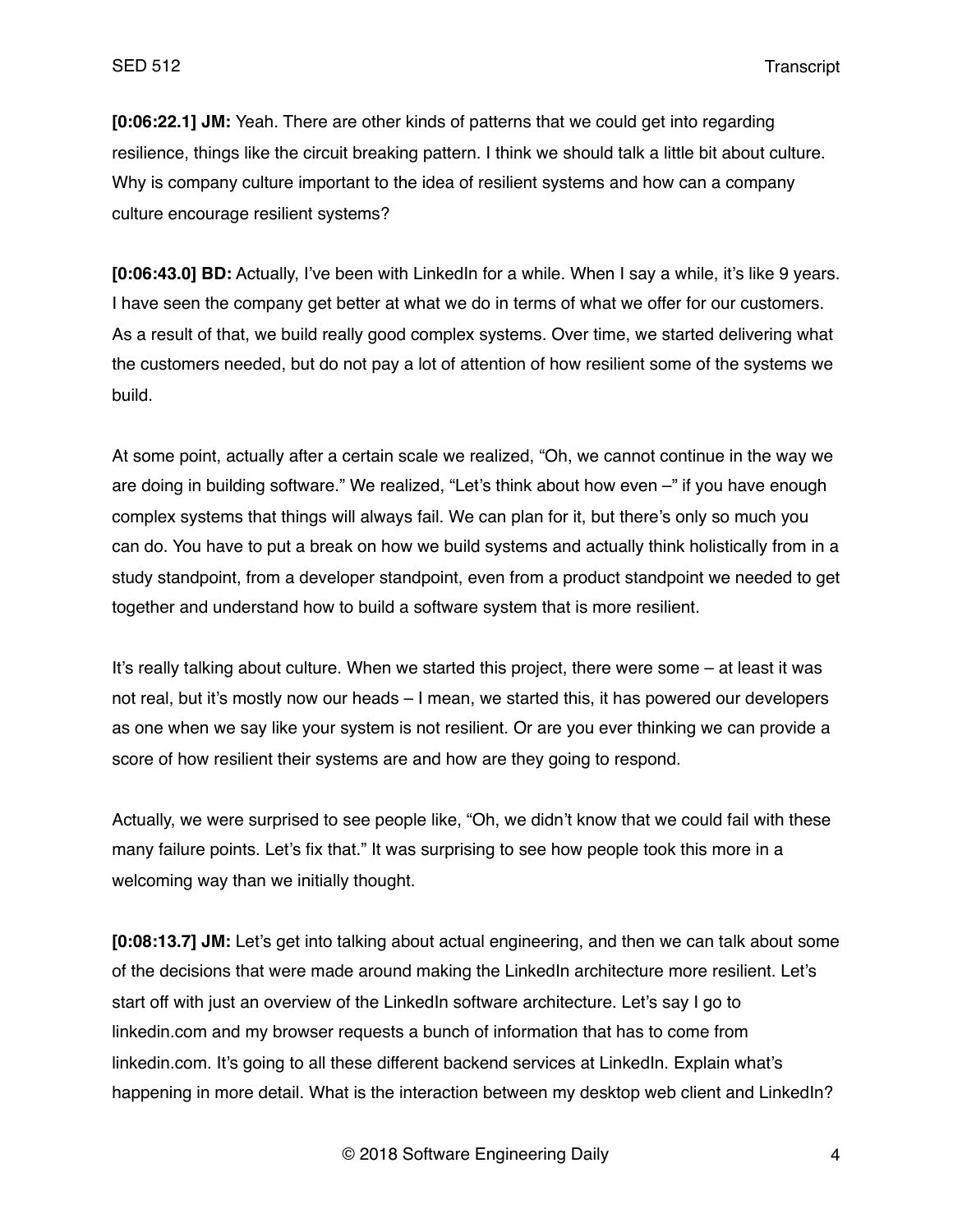**[0:08:48.5] SL:** For end user, it looks very simple. You tap linkedin.com and the whole website will render for you. Actually behind the scene, there's a lot of things happening. First of all, we are drill load balancing the user to the closest data center that we want to serve the user. Once the request getting to our data center for – it also depends on what platform the user is using to make their request.

For example, if you're using the desktop client browser, we're actually going to send a JavaScript version of the web application to the browser first. The browser will load this application and the application itself, the JavaScript applications itself then start to pull the data from the backend to start rendering the actual content of the LinkedIn system.

Obviously, there's a lot of details happening, technical details here including how we route user to different data center or how we –

**[0:09:49.0] BD:** You can jump in back once you collect your thoughts again, it's okay. What I was going to say is if you're logged in or logged out, your experience we want to optimize that. If you are first time logging in, you will be – you're routed to the closest data center. If you're already logged in, you will have a default data center primary and a secondary data center.

Essentially we want to optimize for speed. Once you hit the data center, you will be – the request goes to frontend, which [inaudible 0:10:16.2] gathers all the information, they create the results and sends it back to the browser in a very asynchronous way.

**[0:10:22.2] JM:** Okay. That makes sense. Now the restful service interaction at LinkedIn is managed by a library called Rest.li. It's important for us to discuss Rest.li in order to get into some of the resilience engineering solutions that were built by you guys. Explain what Rest.li is.

**[0:10:43.8] SL:** Okay. Rest.li is actually a little bit more than just a library. It is actually a framework which includes the resource discovery protocol that we call dynamic discovery and request to response protocol we called R2, and also includes the backup compatible schema for request between services and also the load balancing between load balancing algorithm for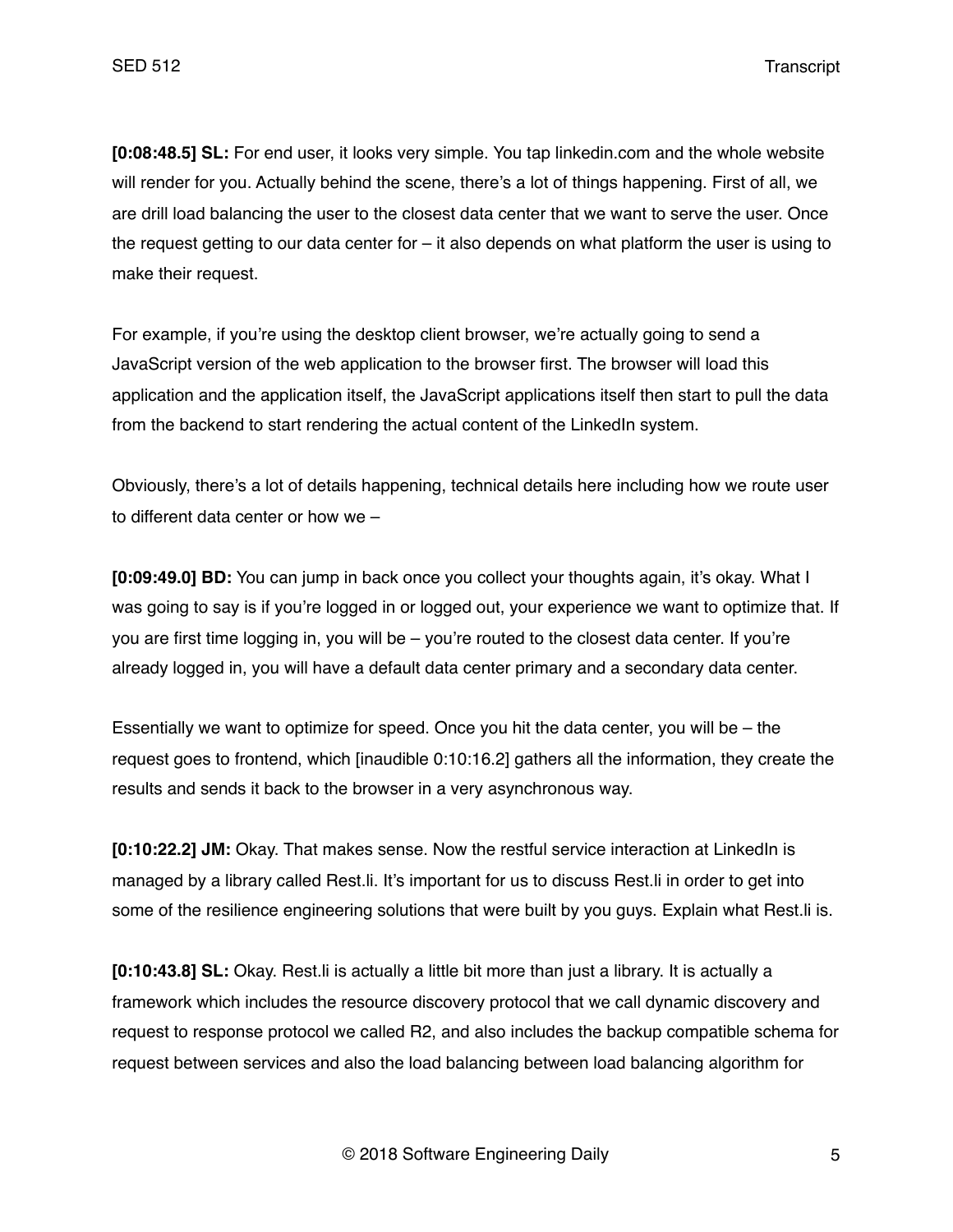requests, so it is a whole protocol for – that includes together the whole Microsoft architecture of the whole thing.

**[0:11:17.6] JM:** Okay. What are the problems that Rest.li solves?

**[0:11:21.3] SL:** Obviously, the main problem Rest.li solve is to – how do you – microservices architecture, how do you find which server is serving which kind of resource. When the resource is available or when a new server is online to serve that new type of resource, how do you notify the other consumers of that service, or of that resource of the new server available? Or when the server goes down, how do you notify those consumers as well? These resource discovery and request response is the main problem that Rest.li try to solve.

**[0:11:59.6] JM:** Is this a standardized layer that exists on all of the different services that are deployed at LinkedIn?

**[0:12:08.2] SL:** Yes, it is. This is actually one of the main advantage that we have. We can touch on it later for when we build our resilience framework, because we have this very standardized Rest.li framework that almost all LinkedIn service are built based on this. We have a centerpiece that we can put the resilience framework into this, so all these other services will get benefit from it.

**[0:12:35.3] JM:** This is a pattern that I've seen when interviewing people from places like Twitter, or Facebook, or Google where they have – I've heard it be called a service proxy in many context. In other places, in the Kubernetes world, you have the service proxies and then you might have a service mesh that does some centralized things. Here, we're really talking about this layer that sits on all of the different services that people deploy.

If I'm billing a service at LinkedIn, it does billing and payment. Just processes billing and payments. I don't want to think about routing and load balancing and circuit breaking and metrics and monitoring. These are things that I want bundled into my service, and you might want to do this at the service proxy level. Do you call it a service proxy? Is that the right terminology here?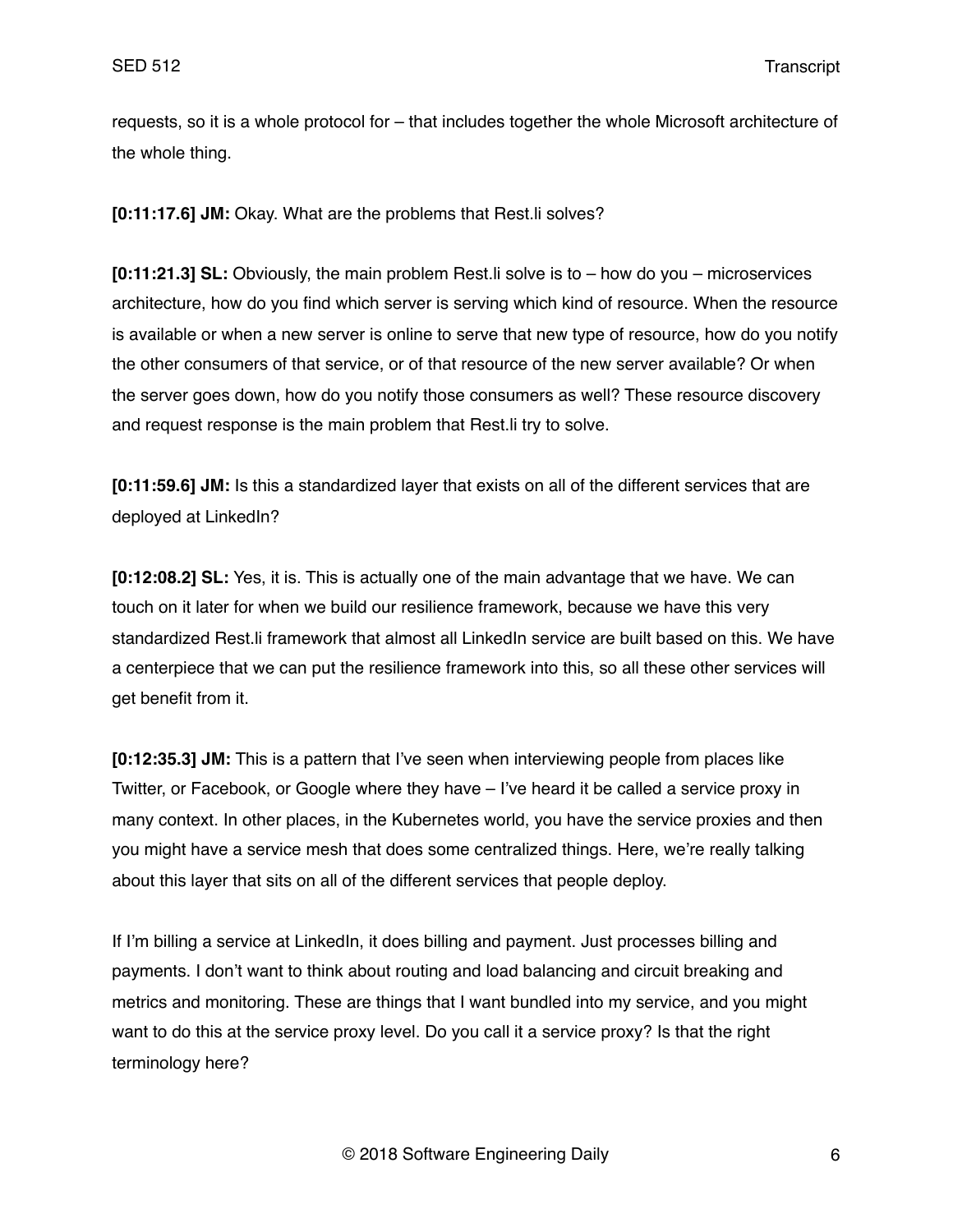**[0:13:32.0] SL:** At LinkedIn, we actually didn't refer this as service proxy, but luckily Rest.li protocol or Rest.li framework at LinkedIn cover all the things that you mentioned above, including the metric, including the load balancing, including how I register my service so other a few hundred service at LinkedIn can easily discover me as a billing service that is available through the LinkedIn data center.

**[0:13:58.5] BD:** Truly, in-line with what Shao mentioned, this is something that you get for free. If you're a developer, you're coming in both application at LinkedIn, you focus on the business logic and what developer for what you just said, like if you're building a billing system, you just have to focus on building the billing system. The rest of it, you get for free, like everything is part of the package when you do a build on the product, if that makes any sense.

**[0:14:21.1] JM:** Of course. What are the other kinds of service standardization that I'm going to get out of having a service that I deploy with Rest.li?

**[0:14:32.0] SL:** Yes. I can take that. I think if we would deploy a service with Rest.li, it is actually the most important benefit that will come with it is the metric part. As a developer, you don't really need to worry about any type of service metric that what is my latency, what is my response error rates and the QPS and all that. Those all come free with the Rest.li framework.

There is a technical stack called filter chain in the Rest.li framework, in the Rest.li client. One of the filter is responsible to emit these metrics to our metrics clocking system. If you build a service within Rest.li framework, it's elaborating Rest.li framework, all of these things are going to come for free. I think that's the main benefit of having to build on that on top of Rest.li.

### [SPONSOR MESSAGE]

**[0:15:35.0] JM:** Failure is unpredictable. You don't know when your system will break, but you know it will happen. Gremlin prepares for these outages. Gremlin provides resilience as a service using chaos engineering techniques pioneered at Netflix and Amazon.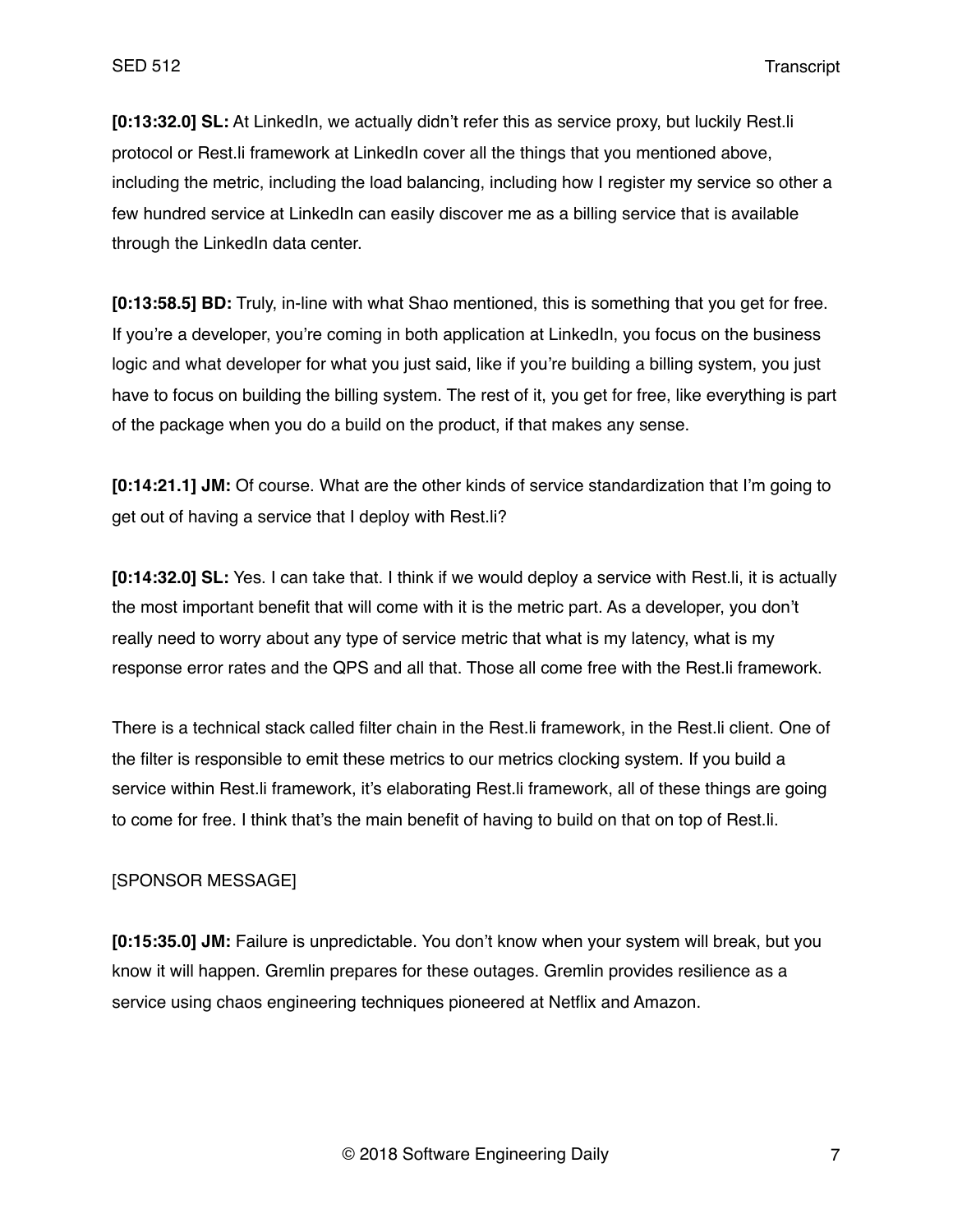Prepare your team for disaster by proactively testing failure scenarios. Max out CPU, black hole or slow down network traffic to a dependency, terminate processes and hosts. Each of these shows how your system reacts, allowing you to harden things before a production incident.

Checkout Gremlin and get a free demo by going to gremlin.com/sedaily. That's gremlin.com/ sedaily to get your free demo of how Gremlin can help you prepare with resilience as a service.

### [INTERVIEW CONTINUED]

**[0:16:33.9] JM:** What about things that are more complex and subjective? It might vary from service to service. For example, I want to do load balancing and AB testing in different ways on different services. How do I configure things to work differently if I'm using Rest.li? What are the knobs that I can tune and how do I tune them?

**[0:16:56.8] SL:** That's a great question. I believe LinkedIn, when the service infrastructure team, when they build this Rest.li framework, they already have that in mind. Also this framework has been evolved over the last many years. It actually has a lot of knobs that you can tune. Just give you one example that you mentioned, what if I want to do load balancing differently, just for example I have a very high QPS backend service, it should – we want to – normally, what we do is round-robin the request to different server that provides response.

In this specific case, because of the high QPS and low latency expectation it will benefit a lot from in-memory cache that we can have. That means, it will benefit a lot if we can route the request from the single user, because that will constantly have the same response. If we can route the request of a same user to the same host, that will have a lot of benefit in terms of service response latency.

We can actually configure in this Rest.li framework load balancing algorithm that instead of using round robin, we use member ID based on the member ID, we route to specific host. That is just one example of many, many knobs that we can tune in Rest.li protocol. There is other things like how do we tune a load balancing algorithm, so that this load balancing algorithm can adapt to different type of service profile.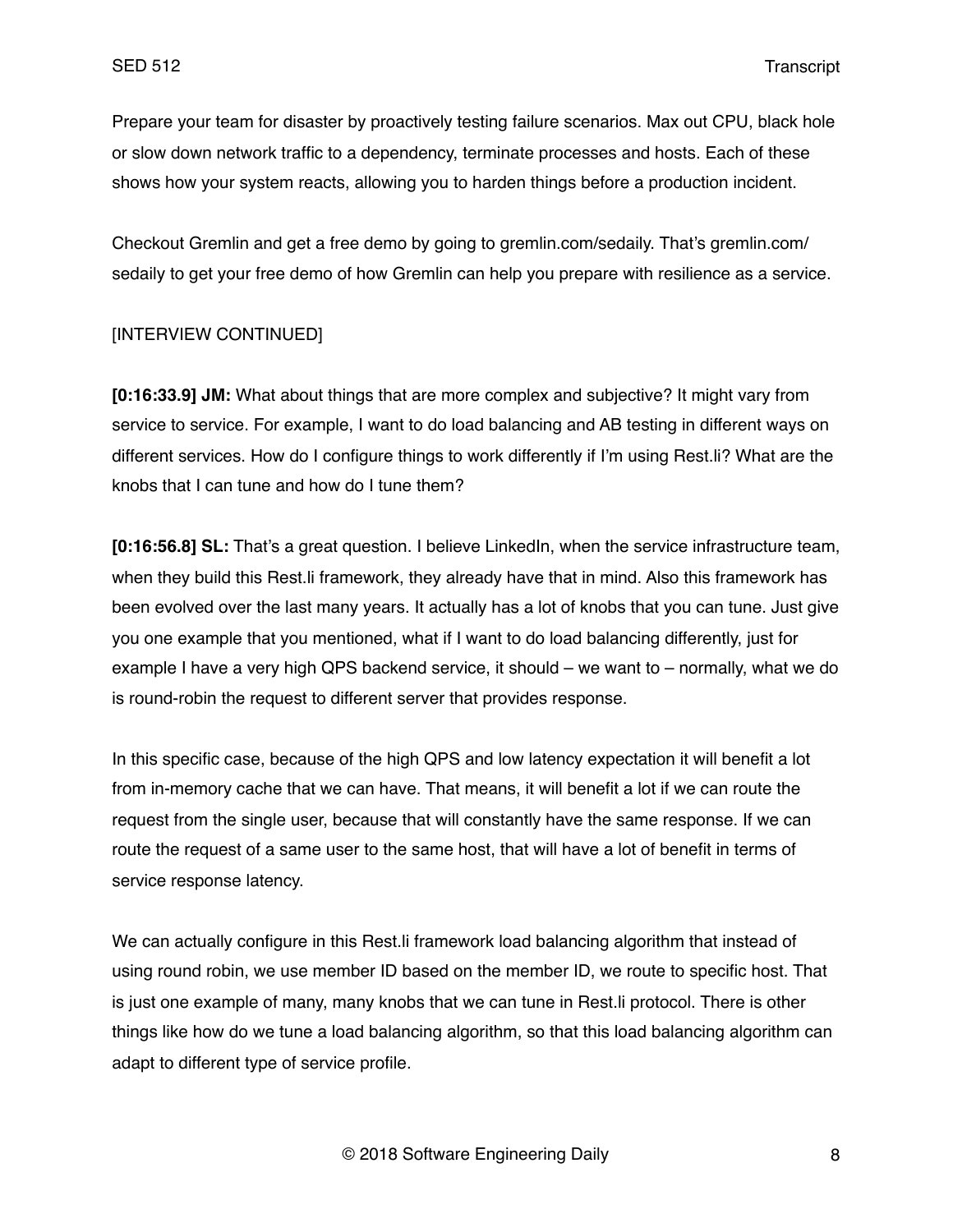For example, if a service is taking thousands or even tens of thousands of requests per second, you definitely want the load balancing algorithm to act fast in terms of a second, or even millisecond before you lose many user request if one server goes down. If a server is just taking a few QPS then you might have more leaning, or you might have more tolerance in terms of how does the server, how can the server respond, how long does this already need to get back to the request.

**[0:19:15.7] JM:** As LinkedIn has grown, the increased number of services has led to more interdependency among those different services. This is a common thing that happens at companies. You get dependencies. You get dependencies among services. What are the problems that are created when you have services that are dependent on one another?

**[0:19:40.1] SL:** There is actually a technical term to describe this. It is called dependency hell. As the name suggests, it is really a nasty situation where you have a handler of service that interdependent on each other. To make it even worse, sometimes they're so killer dependency. They are across [inaudible 0:19:59.9] dependency for one service itself, so there is definitely a lot of problems created by this.

Obviously, because self – all the different pieces are moving, it is really hard to track where the problem is coming from because of all the moving pieces. Also there is the probability of the whole system fail is really high, because if you depend on one-hander service, or one-hander different pieces. Even if those one-hander dependencies are 99.99% available, or reliable, the overall probability of the whole system being available is actually only – is the overall ability of the whole system is actually pretty low. Identify those dependencies and they try to reduce the number of critical dependencies is really important.

**[0:20:56.7] JM:** This conversation that we're having about Rest.li and services and the sprawl of having tons of services and interdependencies, this is related to the discussion of resilience engineering, because when you have this sprawl of tons of different services and there is dependencies and whatnot, you get a more brittle architecture. It's an inevitable trend, but nonetheless because your architecture becomes more brittle, it's going to have more failures, unless you actively take precautions to make it resilient.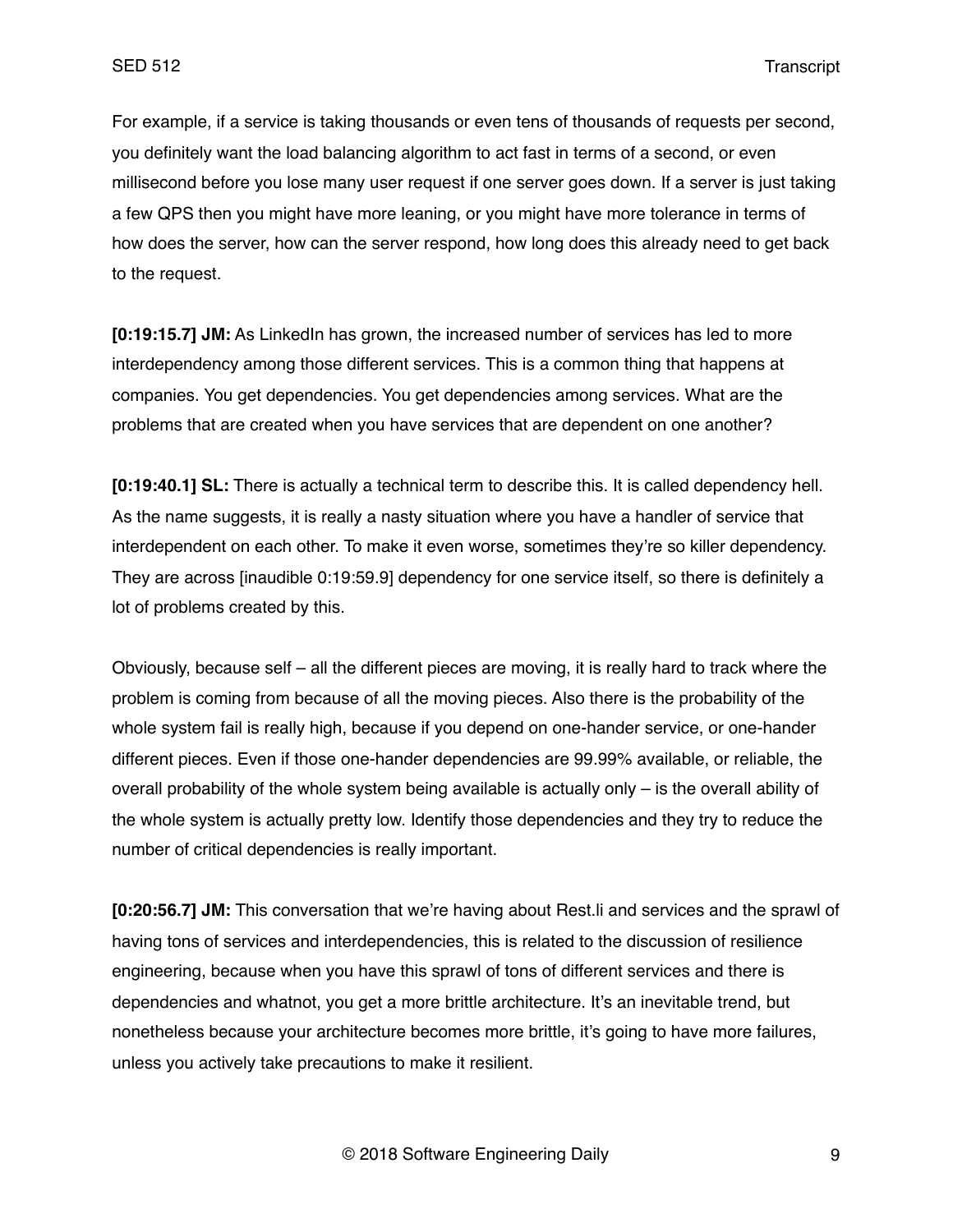I think this is the motivation behind the project that you two started at LinkedIn called Water Bear. What is Water Bear? What were the design goals of Water Bear?

**[0:21:45.8] BD:** I can take that as much again too. Essentially about a year and a half ago when the Shao NS team started this coding, the capability of Rest.li in general, like what Shao is mentioning about all these things we have, all these nuts and bolts and gears that we can move within Rest. Ii, like they're actually untapped. We also to your point, like LinkedIn has grown to a point, like they have all these complex system that we build, like anything that fails would actually impact on stuff we totally did not expect.

We have this problem, we also had this possibility of making an impact with this Rest. I system we already have. Nobody has taken advantage of it and we also notice that this is a common problem, not just with LinkedIn, but in the industry where things get complex and there are too many moving parts as you mentioned.

His teams are tuning some of the downstream time odds essentially trying to get to a point, like if your downstream is not responding within a certain time, like you actually respond back either with an error or a graceful degradation. That's how it started.

We had a little – Shao and I were talking, like how can we do this in more holistic way? How can we enable our developers to actually make this a practice of how they build software? That's when I was watching actually. I discouraged how she'll award this creature goal, targeted at Water Bear. What that creature is all about is how resilient it is, essentially can throw this organism or microorganism in the space.

You can survive that, you can throw it in the wild canal. You can see the panel. We essentially wanted to build a system – or it's a system, in the same time also creating a culture around the system, how we can build resilient system software to be more prepared for different moving pieces and things could actually break.

**[0:23:34.1] JM:** Indeed. This is a philosophy, or is it a package? Is it a set of software? What exactly are we talking about when we're talking about this Water Bear idea of becoming more resilient?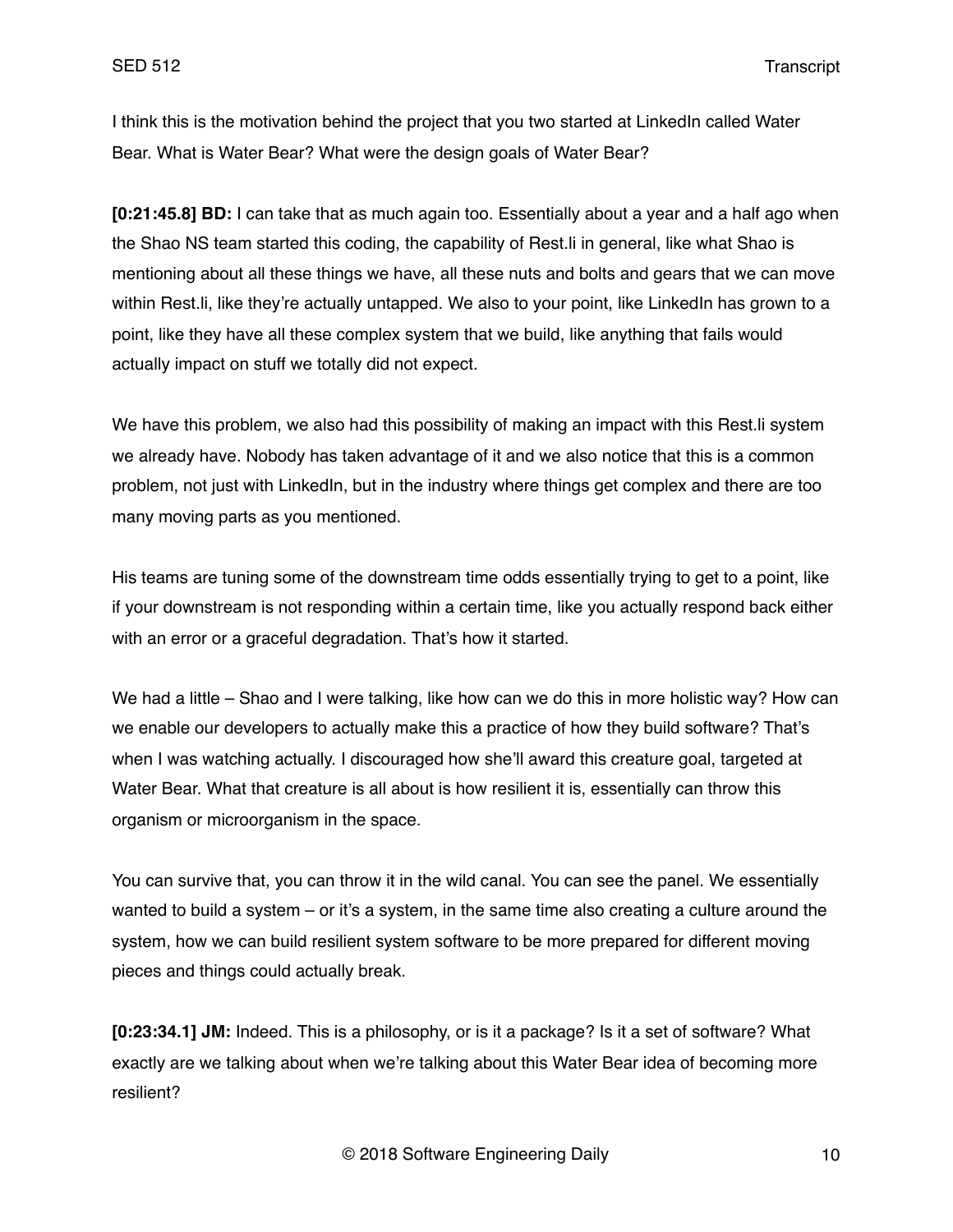**[0:23:49.1] BD:** The actual engineering group that we are building and we have built some of it is called resilient engineering. Water Bear, it started as a concept of how can we build more resilient software and it actually has a bunch of tools that we have built, which I will talk about if he has a chance.

It also includes education of how we can build better software. Essentially, it's a concept and everything that comes over it basically like tools and education and more exposure and evangelization and all that.

**[0:24:24.7] JM:** Right. I think we could start with the high-level goal of wanting to promote chaos engineering. Chaos engineering is another higher level idea, which is where your application should be resilient to random failures essentially. It's been several years since Netflix started talking about the Simian Army and randomly killing instances, randomly killing data centers and making sure that your overall application health is okay, even when those things happen.

This is another high-level idea, but I think against the type of applications that we would want to build into our infrastructure, if we wanted to be more resilient. Let's talk about that on the application level. If we wanted to simulate application failure on the LinkedIn architecture, if we wanted to simulate things like a data-center dying or a service dying, what would we do?

**[0:25:19.5] SL:** As I mentioned, there is this beautiful Rest.li framework that we can build on top of it. That's what actually this project started. Basically we call it a disruptor into the Rest.li filter chain. As a result, we can actually accurately fail the request and for one particular request, or for one particular user, or for one particular section of user.

One thing that I want to point out here is we start different from the chaos engineering approach, which is by randomly killing services in production and hope for force the application to be more resilient. We're actually coming from another approach whereas we want to accurately measure and understand the impact if a service is dying, or if a service is not responding properly, how is that issue bubble up to the user?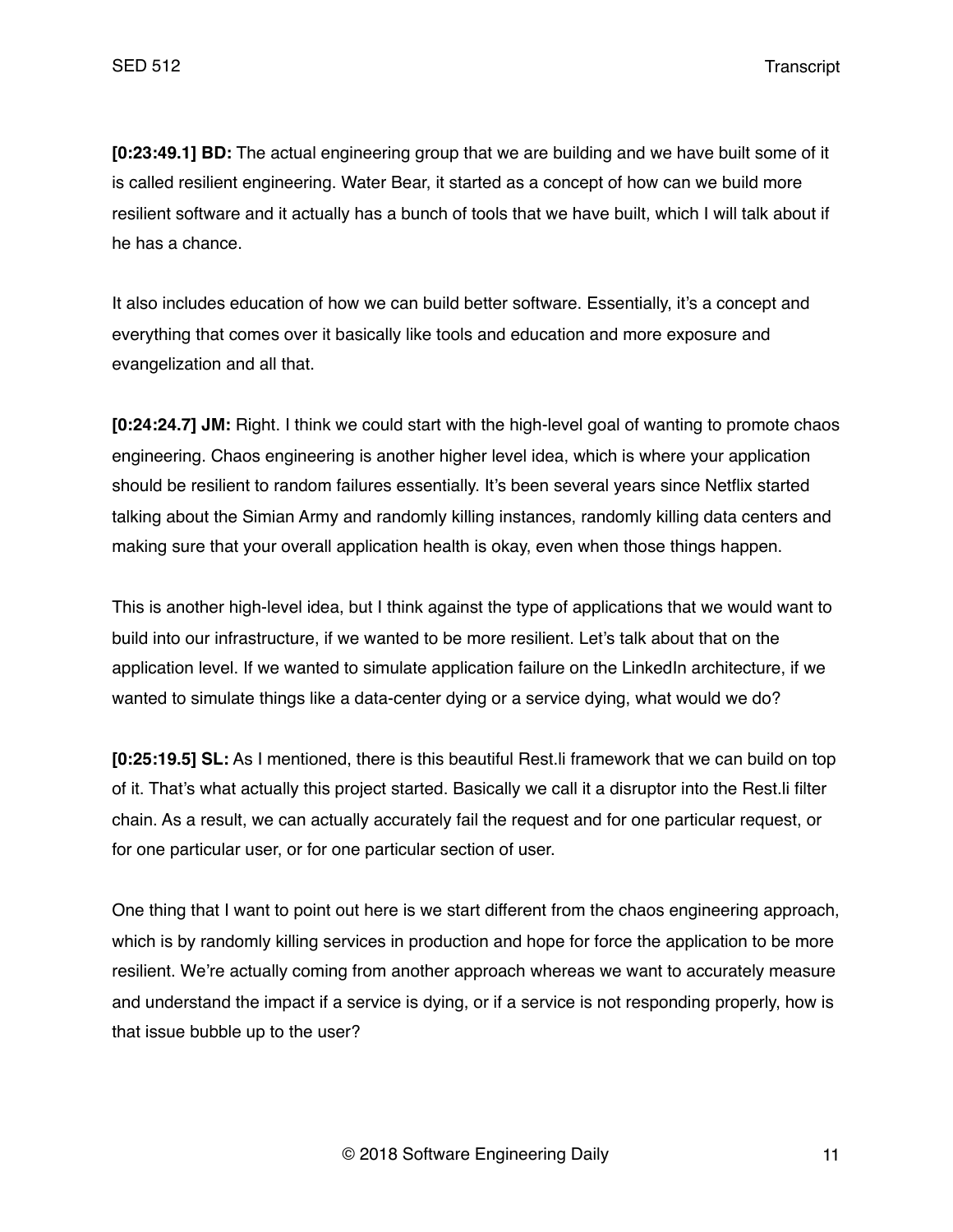As I mentioned, at this point if we want to test when we try to render a homepage, let's say, a user go to linkedin.com. Once the user send that request and that request will be served by a few hundred different down streams, and we'll want to test if one of the downstream, how well the user see. Is the user going to see oops page, or 500, or 404? Or is the user going to see a gracefully degraded experience?

The current tools and framework that we'd put in place is able to allow us to accurately test that for that user, or for that single request without impact basically the rest of the world. That is really the power of combining the Rest.li framework and the targeting system that we have at LinkedIn.

**[0:27:11.6] JM:** This is dramatically different than the approach of killing a service, or killing a data center. This is more failure simulation. If I understand it correctly, you actually do it at the client level. You don't kill any services, you go to a client and you essentially say that the client is going to filter out certain responses from certain services. Is that correct?

**[0:27:40.7] SL:** That is correct. As I mentioned in Rest.li, there are client part, there is server part. At the start, we start at the client side, because we feel this will accurately simulate the experience. As mentioned, there is this filter chain. We add this disruptor filter at the end of the chain, which is right before the request go out. We basically just intercept that outgoing request to the downstream and respond with a failure. That's for the whole service stack including the metric, including all the monitoring stack. They all view this intercepted request as a normal failure response from the downstream service.

**[0:28:23.2] BD:** Just to jump in and add a little bit color to what Shao is saying, Jeff is the question about this is different from the chaos engineering. What Shao mentioned is yes, it is different and the approach is the link out, he didn't mention the name, but that's the tool that we're calling. The link out is a tool that we provide the developers to actually build resilient software.

The second step to that, which we haven't got to is chaos engineering, where we actually – will be at some point once we have – once we're building this momentum behind building resilient software and services, we haven't decided when we will start actually doing what you are saying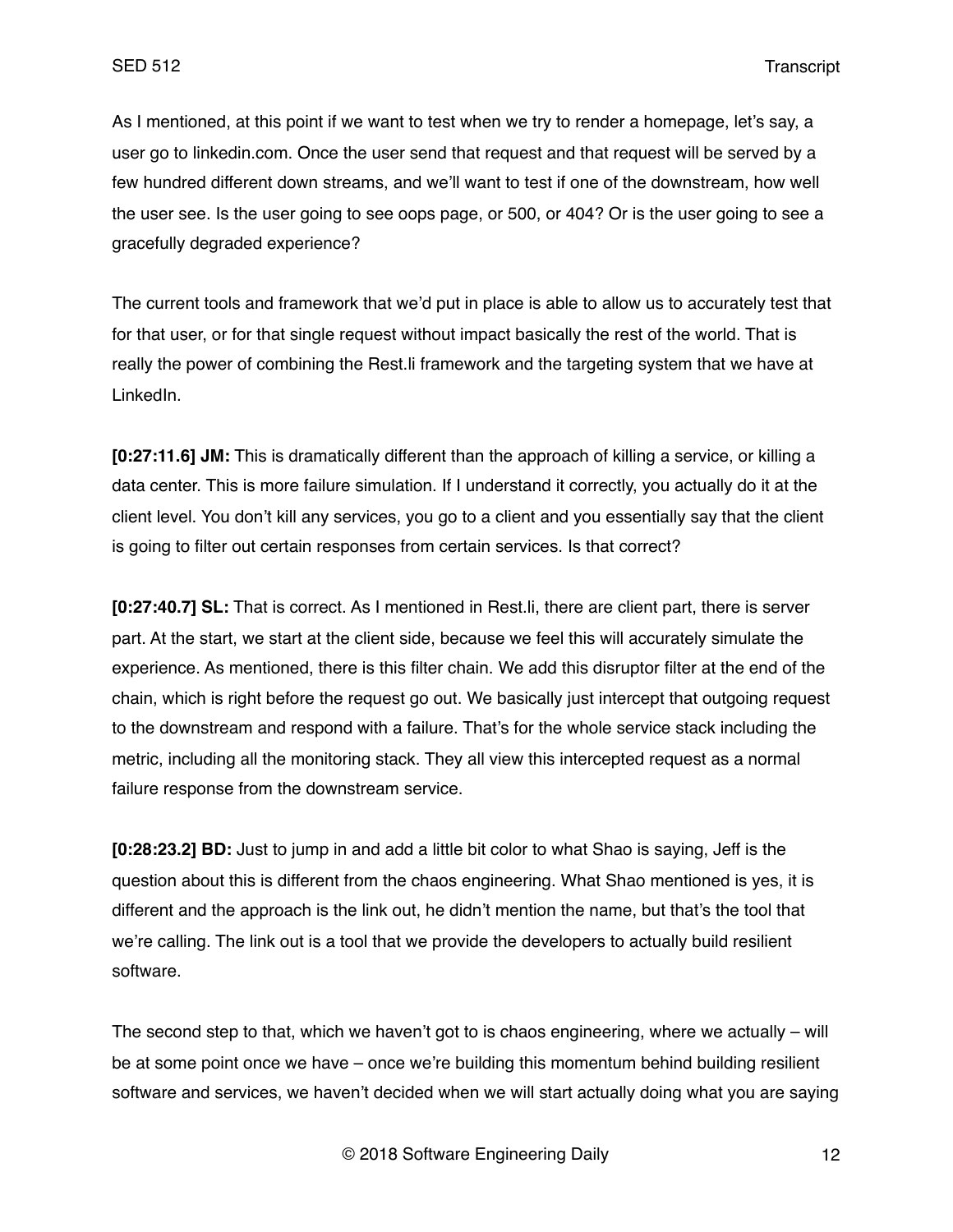to go around in production and start killing nodes randomly and see how it responds. I would call this a little bit, like in our conservative approach to how we want to make sure that they're not having any service disruption, or user impact when any of these happens.

**[0:29:22.3] JM:** Sure. It makes sense. For people who – actually for myself, I should say, what's the difference? What's the difference between killing a server and just ignoring all of the requests from the server? In practice, it seems like those would basically be the same thing.

**[0:29:40.0] SL:** Yes. I think the most important thing here we're trying to do is to gain confidence that our system is able to handle the situation where the server fail without actually impact the user. As I mentioned, ignore the response from the user, from the downstream server, this approach we're actually able to accurately target for which request, for whose request we want to ignore or we want to simulate this failure.

If we actually kill the server, there is no way we can protect the real user experience from being impact by this. I think long-term, yes that is definitely our goal. The system should be able to handle all these random killing gracefully. Right now to capture there, to build a confidence that we have the ability to do that. We are starting with a more graceful, less interrupted way.

**[0:30:35.3] BD:** Yeah, so essentially getting back to the question to what device is it depends on how much impact you want to take to test this system. Whether you want to do it for a single user and understand all your downstream dependencies, versus like you actually kill a server and realize they're not just the service, there are 10 other services or a hundred other services got impacted because of a server gone. This goes back to the point, we have built such a complicated system, conflict system that at this point we want to take this more measured approach.

**[0:31:05.4] JM:** When you look at the architecture of the company holistically and you say, "Okay, we want to make it so that any service can fail." We're talking about the entire service failing and going offline, not just one of the instances. If we want to make it so that any of our services can fail, but the overall application health will be intact, whose responsibility is it to be able to deal with those failures?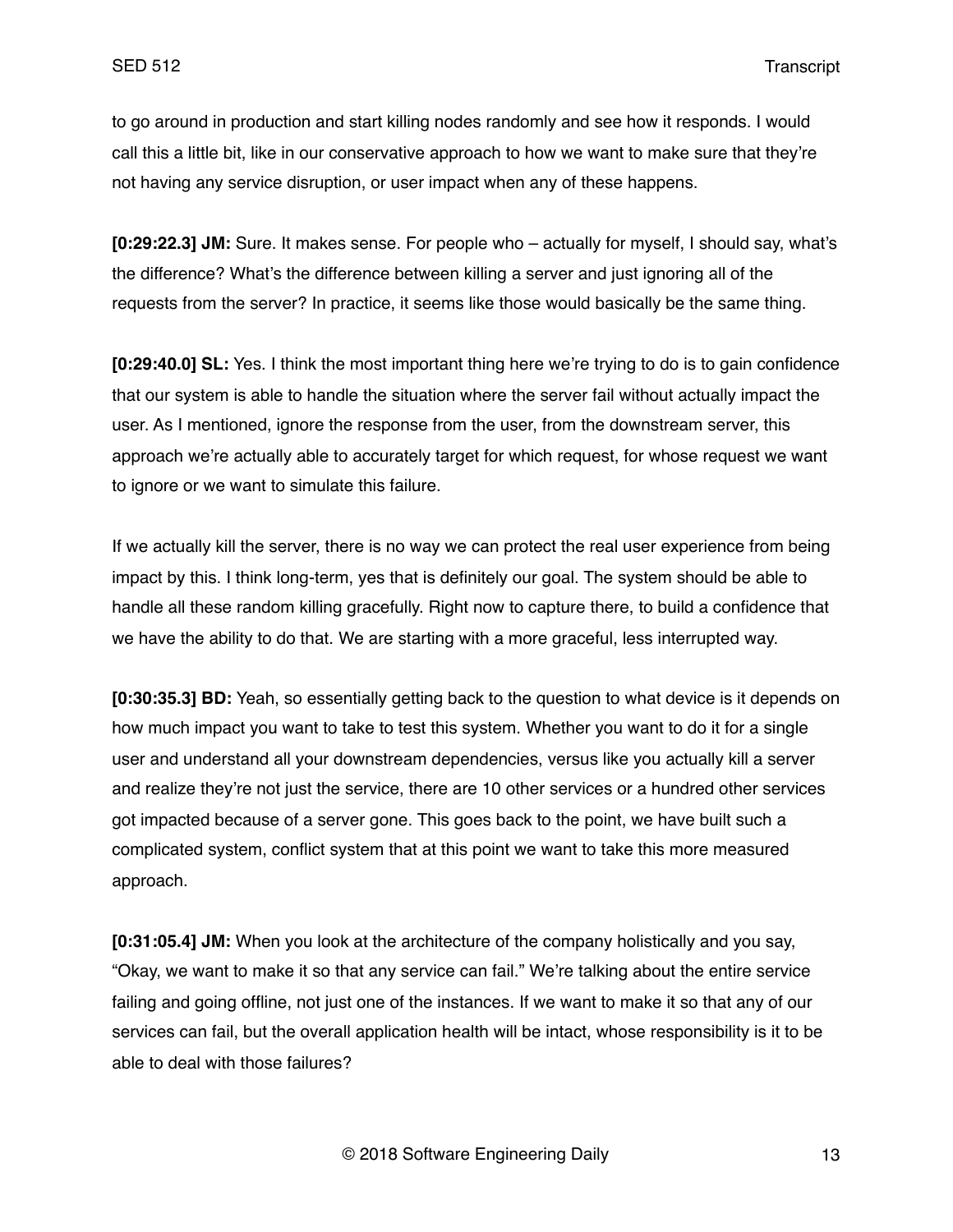Because I could imagine it being the responsibility of like, if I'm the service owner A and a hundred different services depend on service owner A, maybe service owner A should be responsible for figuring out the fail over cases for all of those downstream dependencies. Or maybe all 100 of those people who are requesting from service A should be responsible for the fail over. Who should be responsible for the fail over in the event that the service falls over entirely?

**[0:32:05.5] SL:** I think that is a really good question. At this point, we're actually one stop before that, which is try to identify and try to create a map for post-service provider and service consumer to understand who is depending on who. Most importantly, for service consumer to actually make assertion that this dependency I have is actually really critical. If this dependency failed, there is no way I can't deliver the value off this product that that is supposed to deliver.

I think after we create this map of – let's say, use your example, if this 100 upstream service consider this one downstream service as critical importance. There is no way I can get this piece of information if this one downstream has failed, then of course this one service they need to provide either they need to really make sure that all is available, they have high availability, or they provide another alternative solution for those 100 services if this one downstream dependency is for some reason not available.

Let's give another example, if 99 of those dependency says, "Okay, yes I depend on this downstream. But if it goes away, it doesn't really impact my ability to deliver my product value to the customers." Another one of those 100 dependency upstream says, "Oh, I have a core dependency. I critically depend on you." Then maybe it is this one upstream, this outlier's responsibility to really think about, "Okay, why am I critical dependent on this downstream, where other 99 service are not considered this way?"

We're trying to by creating this dependency, critical, non-critical dependency map and presented this to the service provider and consumer and provide basically a – provide a form for them to talk with each other and then we can star the conversation from there, who is responsible to it is, when this kind of mismatch of SLA, or mismatch of importance in concept happens.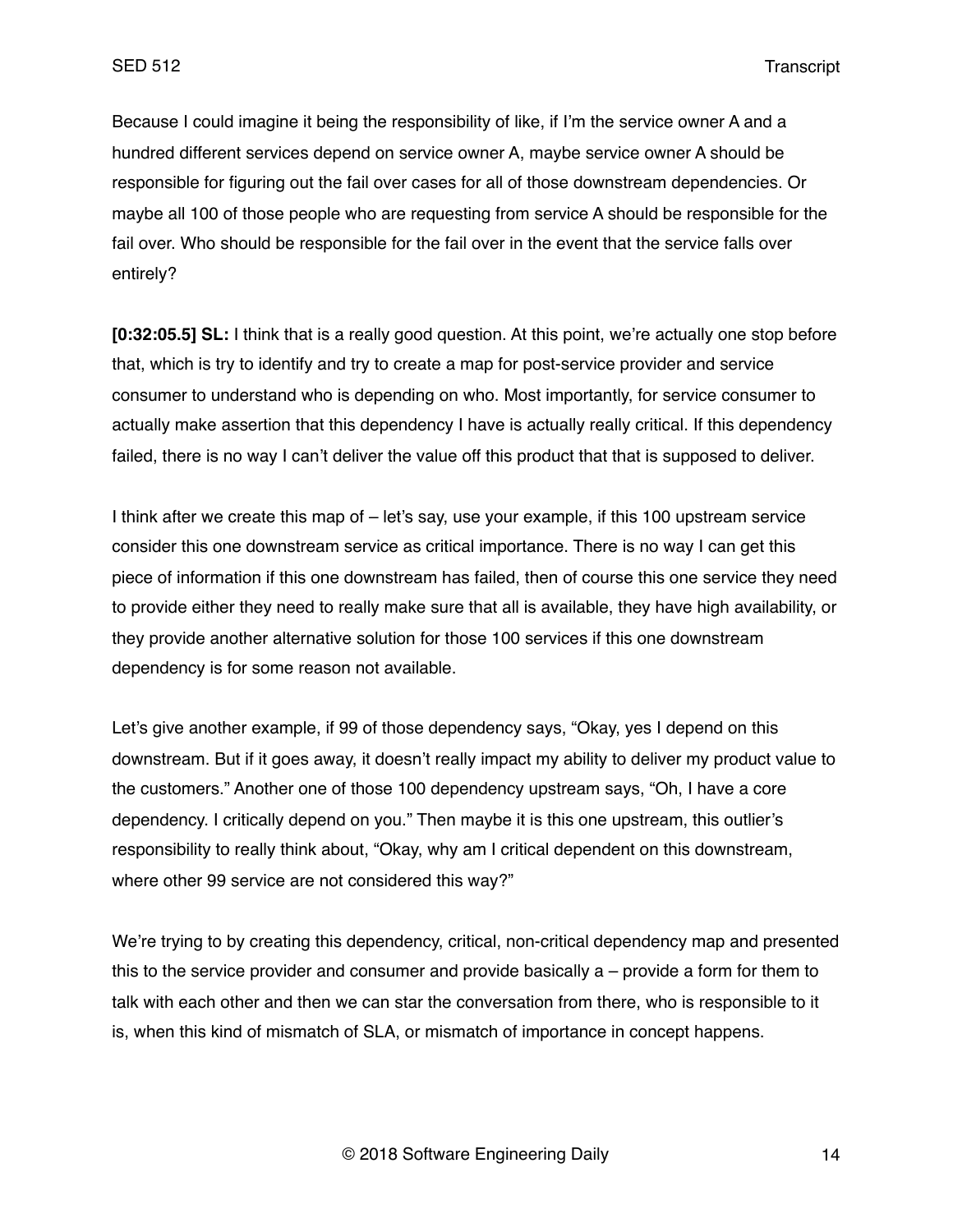**[0:34:25.2] JM:** Are you two doing resilience engineering fulltime at LinkedIn? Is that your title at this point?

**[0:34:32.2] BD:** No.

**[0:34:34.2] JM:** Okay. It's just like a side interest group sort of thing?

**[0:34:38.1] BD:** Like I said, we have realized the potential and the impact we can have in this area. We also recognize that how critical this mindset and tooling around resilience engineering is for LinkedIn overall in the last year. We have a concept called virtual team, where we borrow time from different team members who are really interested in the space. They sort of having exploring options, build a tool and actually it's almost like a venture kind of a bed, like a incubator within the team.

This year they have actually really delivered in terms of the value that we want to see. Next year we're going to fund it to be an actual team. Right now there is an almost zero fulltime resource allocated for it, but we're going to do more next year.

**[0:35:31.6] JM:** Do you have a platform engineering team that you could be a part of?

**[0:35:36.5] BD:** We do have a presentation infrastructure, so that will be equivalent, right?

**[0:35:41.1] SL:** Yes.

**[0:35:41.7] BD:** Yeah. We do have a team who takes care of the Rest.li and the frameworks on this, but since [inaudible 0:35:48.7] this is where that focus around side up mentality comes in, and that's where we're going to  $-1$  mean, we're going to explore different options along the leadership. Right now, the impact the team has created, like we want to continue with the momentum we already gained in this part.

[SPONSOR MESSAGE]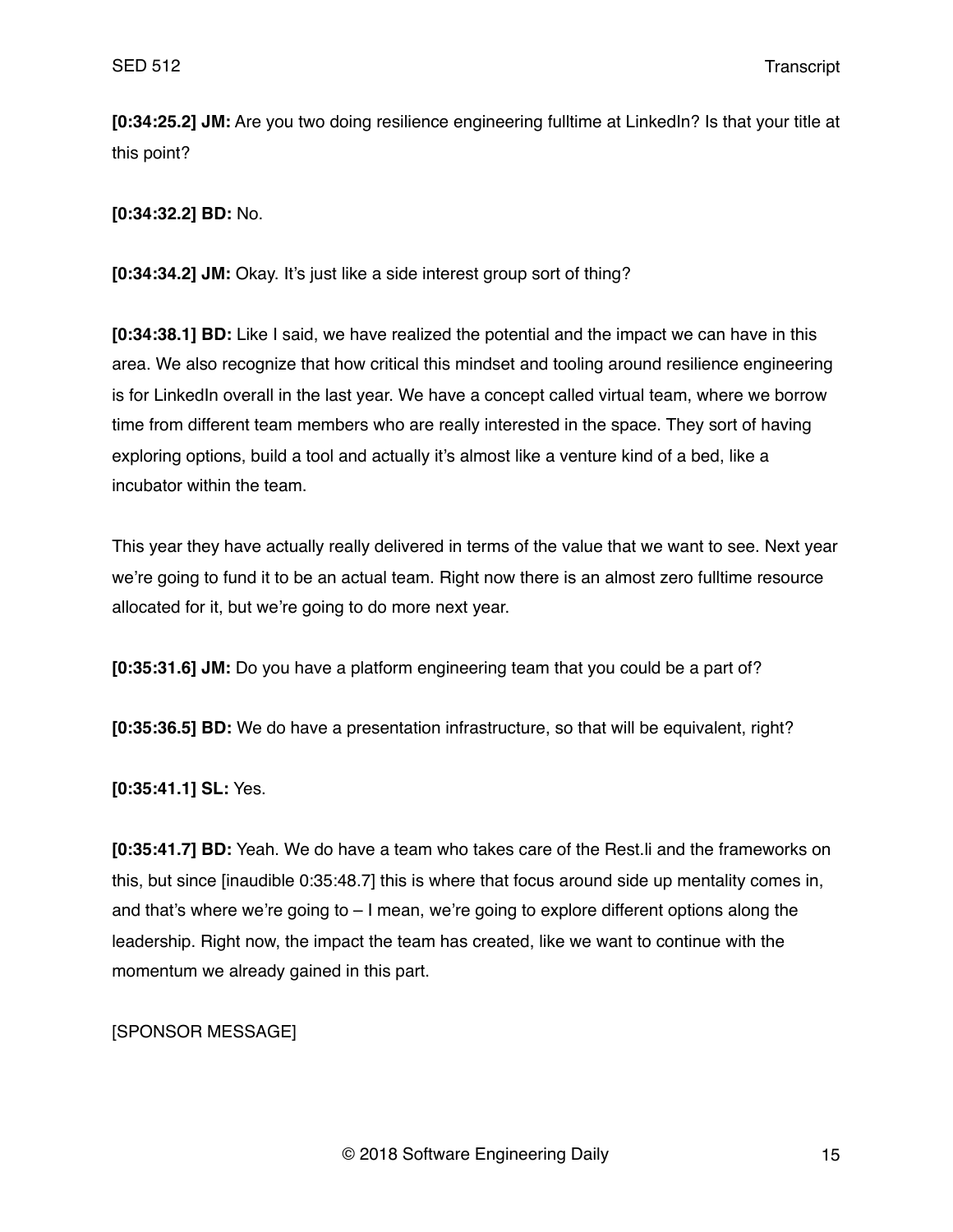**[0:36:10.3] JM:** If you are building a product for software engineers, or you are hiring software engineers, Software Engineering Daily is accepting sponsorships for 2018. Send me an e-mail jeff@softwareengineeringdaily.com, if you're interested.

With 23,000 people listening Monday through Friday and the content being fairly selective for a technical listener, Software Engineering Daily is a great way to reach top engineers. I know that the listeners of Software Engineering Daily are great engineers, because I talk to them all the time. I hear from CTOs, CEOs, Directors of engineering who listen to the show regularly. I also hear about many newer, hungry software engineers who are looking to level up quickly and prove themselves.

To find out more about sponsoring the show, you can send me an e-mail or tell your marketing director to send me an e-mail, jeff@softwareengineeringdaily.com. If you're a listener to the show, thank you so much for supporting it through your audienceship. That is quite enough, but if you're interested in taking your support of the show to the next level, then look at sponsoring the show through your company.

Send me an e-mail at jeff@softwareengineeringdaily.com. Thank you.

### [INTERVIEW CONTINUED]

**[0:37:37.4] JM:** As far as implementing chaos engineering, this is something that you guys are working on. You're working on a tool called fire drill, which is going to provide an automated way of triggering these infrastructure failures in production. Can you tell me about architecting fire drill, or how far along it is?

**[0:38:00.5] SL:** Sure. As Bhasky previously mentioned, a fire drill is the second phase, or second step that we're taking towards the whole resilience approach, linked out as accurately targeting to fail, simulate the failure for particular service. Once we build the confidence, we'd link out that this service can be filled out, or if this service goes away, other service can survive, then we can start using fire drill to actually go into production and start killing the servers that is running on these services.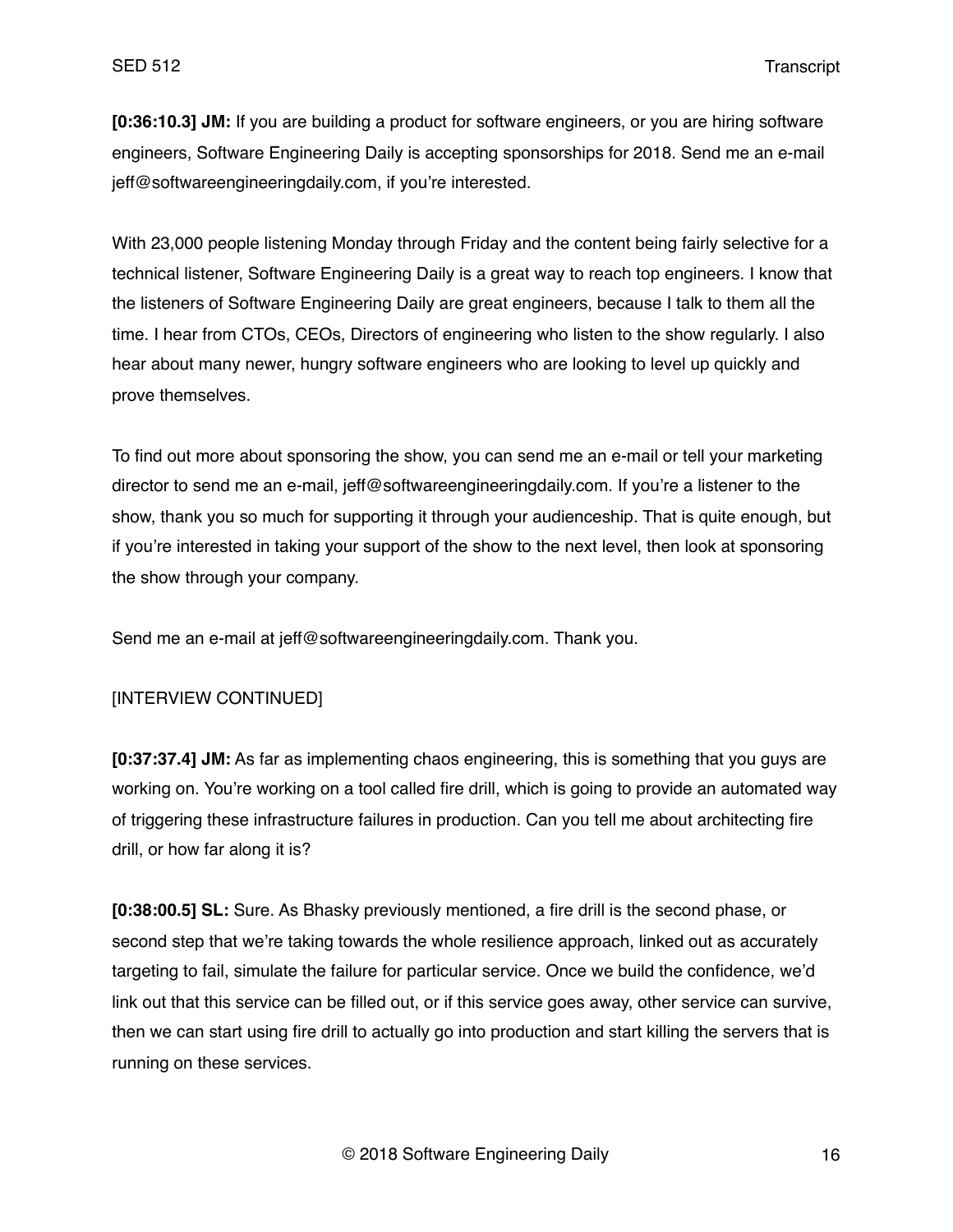As a project as a whole, fire drill is still in its early stage. We did have some modules that we already have and we tested doing production that is running. We are focusing, because most of the infrastructure level failure will manifest itself as either a slowdown, or host not available. We start at the network level. We're able to have the ability to slow down network to a host, or turn off the network for a particular host.

We're not planning to massively, to practice this practice fire drill in production at massive scale at this point. We're doing pilot testing with different services that we already gained confident with link out. In the midterm future, this is definitely going to be a goal that's similar to the Netflix approach you mentioned about. We want to build this automated system that trigger infrastructure failure in production and massive scale all day every day and collect data to make sure when these failure really happens, the user experience will not be impacted.

**[0:39:51.1] JM:** You did also mention the desire to build this service dependency graph. Once all the different engineers in the company see their service dependencies, this is going to be before – I believe before you roll out fire drill and start just killing instances mercilessly, how do you expect people to respond to – if they saw a company-wide graph of their service dependencies, how would you expect the engineers in those different teams to react to that information?

**[0:40:26.3] BD:** As engineers, I would start with like do you really respond well to data? That's one fairly subjective, because I would see also am I dependent on a 100 downstreams? That's not good. Definitely, that's a hesitation I mentioned before, like we had before showing this data, because we did map out some of our dependency graphs, or some of these really complex systems. We wondered how we can disclose this information.

Surprisingly enough, at least so far, I cannot say for other companies, but within LinkedIn I've seen really good positive reaction. Like, "Oh, I didn't know that I had so many dependencies. Can you provide me these toolings to identify my core dependencies was a non-core? How would I respond? What would I make sure of the user?" Essentially, it came it was a feedback to how we can build these tools better. That's one.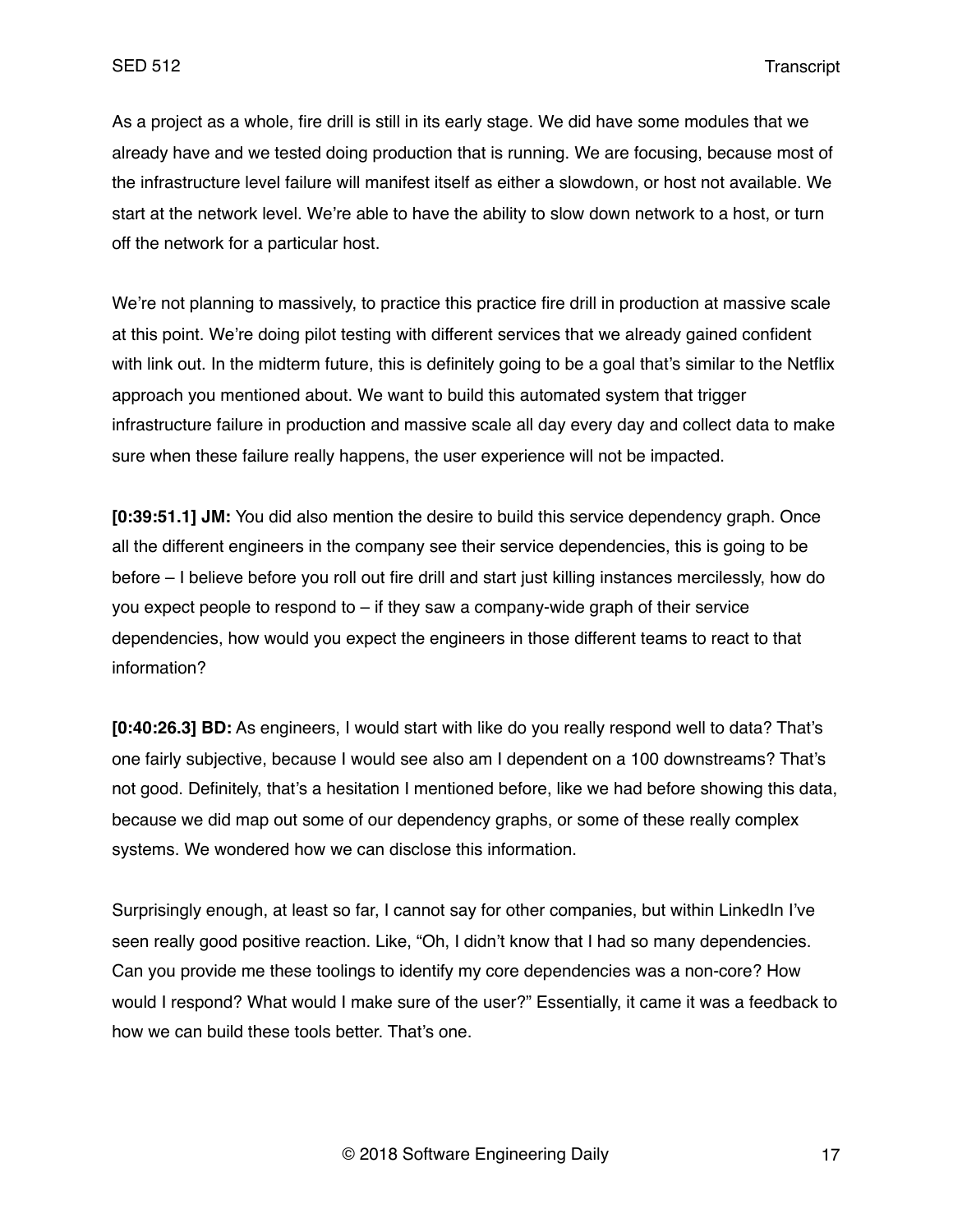Second thing is again, I can speak from a LinkedIn's perspective that people definitely act like owners. When it comes to their services not being able to respond to failures and they hear about this initiative, they take ownership and definitely put that in their old map and discuss with **[0:41:29.6]** like how can we partner together to make this happen on LinkedIn? Honestly, we have not seen any really bad reactions so far. Knock on wood.

**[0:41:39.2] JM:** We're having this conversation near the end of 2017, but it's going to air in 2018. I'm actually going to air this after about – we're going to do a couple weeks of Kubernetes shows. Makes me curious, what's the deployable unit at LinkedIn? Are you deploying services in containers, or in VMs? Maybe you could just – I know we're up against time, but you could give an outline for the infrastructure at LinkedIn.

**[0:42:07.4] SL:** LinkedIn is definitely on the path to content analyzation and of as deployable selling key, we have  $-$  as I mentioned, we have thousands of we call linaudible 0:42:17.3] product as deployables. They will be deployed into containers in production system.

**[0:42:23.9] BD:** Yeah, the frontend is play amber. The backends are JD nodes, if you're more interested in those kind of technology. From up your like content analyzation was as not – we are actually in a transition right now.

**[0:42:36.6] JM:** Are either of you involved in that transition?

**[0:42:39.0] BD:** We both are. Yes.

**[0:42:41.1] JM:** Okay. Can you give me a little – some tidbits about it? I mean, I'd love to know, because since we talked about Rest.li, like Rest.li is a service level module that's providing load balancing and routing and whatnot. Imagine some of the ways that you would have to build Rest.li, or some of the best practice around Rest.li would change if you are moving to fully containerized architecture?

**[0:43:06.5] BD:** From what I could say, that is not a real impact on how Rest.li has functioned, because of this now. I'm not sure how much of this is public yet. We call it LinkedIn platform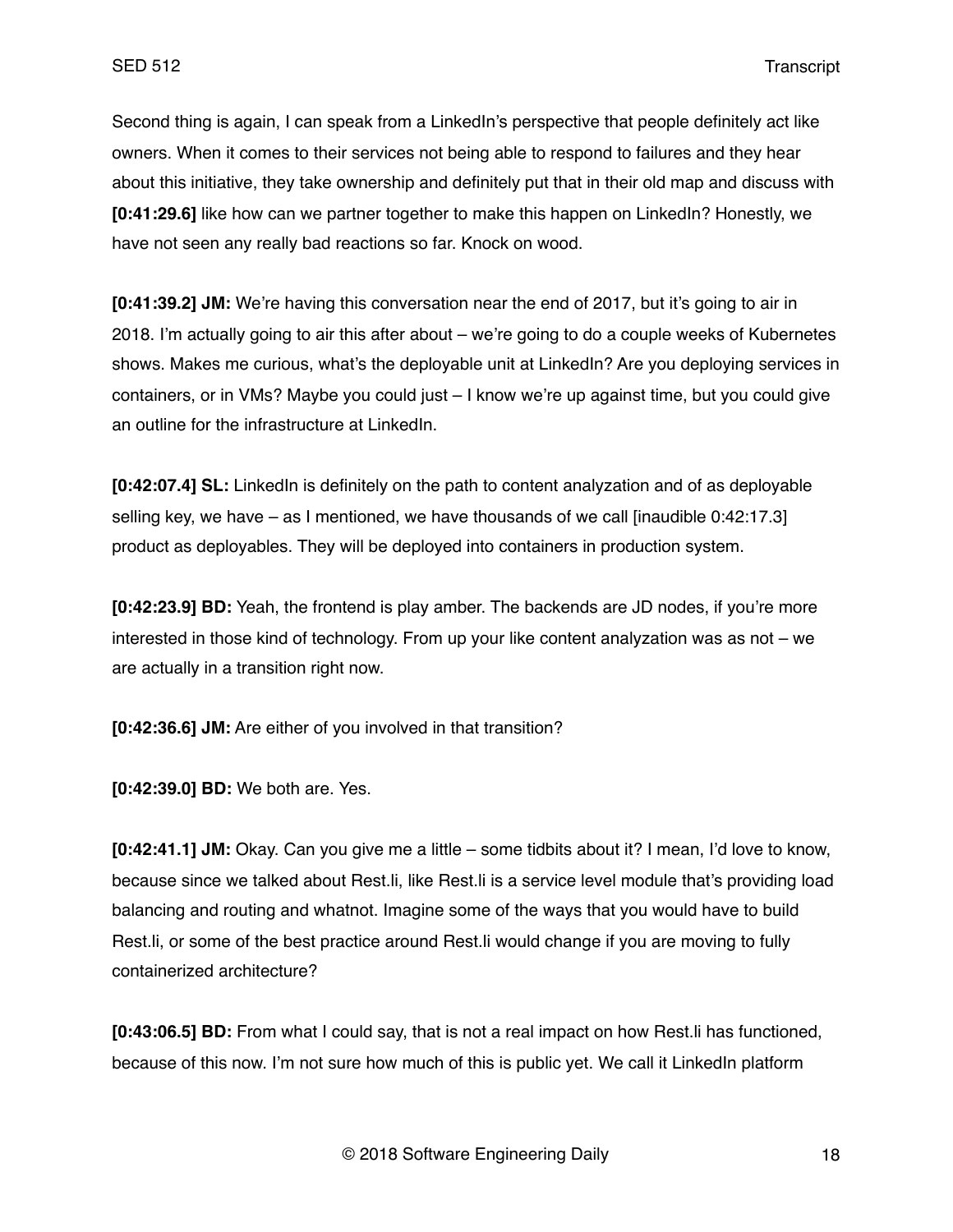service. We are very confident that it's going to work, but I'm not sure if there's any block **[0:43:23.3]** that I can talk publicly about it.

**[0:43:25.8] JM:** No problem. Okay, well then I guess just to wrap up, when you're thinking about the cultural changes – we touched on this a little bit earlier, but this was really emphasized in your blog post. What are the kinds of cultural changes that you're looking to get out of the Water Bear movement? I think one of the things that you mentioned was just having a culture where people are checking on graceful degradation. They're making sure their services have graceful degradation. How do you encourage or incentivize graceful failure and graceful degradation?

**[0:44:01.8] BD:** My vision, I'm sure Shao shares with this and other leadership folks as well, is to get to a state where people are actually proud of building a really resilient system. Almost we're talking about, oh yeah, is your product Water Bear certified? Why don't I take this from a concept are good to have to. This is basically built into how you build systems, almost like how you can check exceptions and almost how you do logging, these best practices of how to build good software, good craftsmanship. Today it's not. It's been received very well by the development counterpart. We want to get this from here to making this what we do normal.

**[0:44:41.5] SL:** Just to add a little bit on that, I think right now we deal with different tools, different framework in trying to change some of the process along with developments whole life cycle including how they test their code, or how they – do they need to manually think about or test their resilience.

Long-term I think the culture would really envision is developers should not really need to think about it as Bhasky mentioned. We should provide it as how you do logging. It's just there. Developers should just – if they are service is not able to graceful degradates if one of the dependency is expected to be – if one of the service is down, dependency is down and their services are expected to be graceful degradated and they're not. Make sure just get exception and they should just flood the system that deployment – the testing framework should block their deployment, or reject their commit.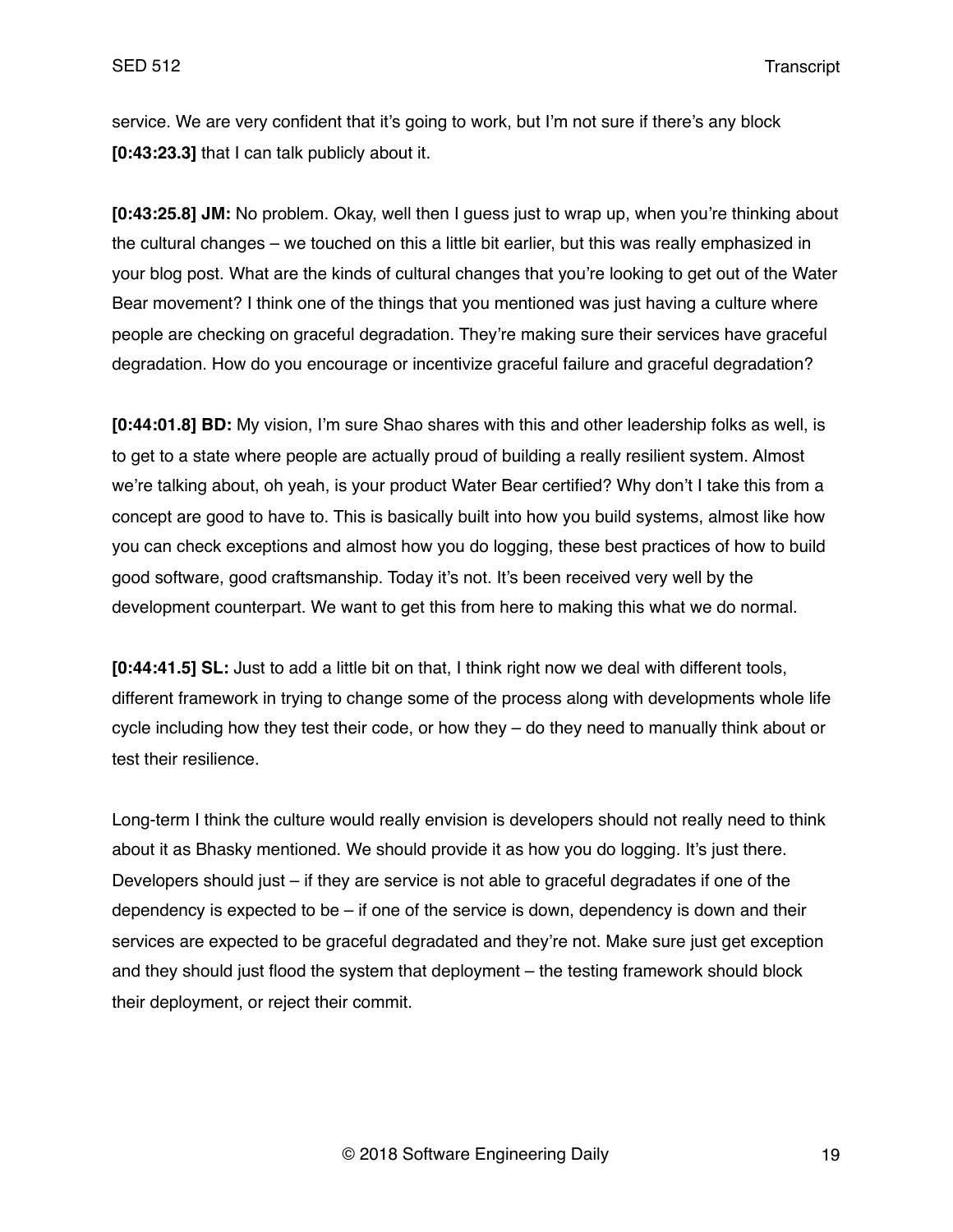End of the day, we want this just to build – we want the Water Bear to be holistic framework that's integrated as a whole into a whole LinkedIn ecosystem, so developer don't need to think too much about it. It's just there.

**[0:45:57.6] JM:** As hard as it is to deal with random failures in upstream systems and downstream systems, I think perhaps the worst kinds of failure to deal with are the partial failures. This is like when a service is half responding, or it's trying to restart while it's also responding to some requests, have you thought at all about in terms of implementing a chaos engineering system, how do you simulate partial failures?

**[0:46:24.3] SL:** That's a really good question. Again, I think we already considered – you are right. When the host is just die, it's actually not that bad for resilience consideration. For example, we had situations where downstream service will not die. It will just accept other connections and hold all the connections without responding and eventually cause all exhaustive – all the far handlers for old option request. That is actually causing a lot of problems.

Also there are early data in the pipeline problem when we kafka as our main data pipeline to send messages as messaging system. There are times when a message that is not compatible with schema in the system and it caused a whole lot of downstream service to just by processing the falling messages. These are really good problems to have, and as resilience engineering team, we are going to attack these problems and we have ideas and that we will be implementing slowly to solve these problems.

**[0:47:33.3] BD:** Yeah, I wanted to mention exactly what Shao has been saying, which is we have noticed that problem and you're totally right about it. It's not one of those easy things. This is 01. It's more about like it's in the gray area of that's working or not. That has been one of our biggest pain points to identify a system, either it's down and reroute or not.

We are right now collecting data around how to identify those systems on the client level and make corrective actions, but we are not – at this point I can confidently say that we can absolutely identify those and absolutely take corrective measures. We are in progress.